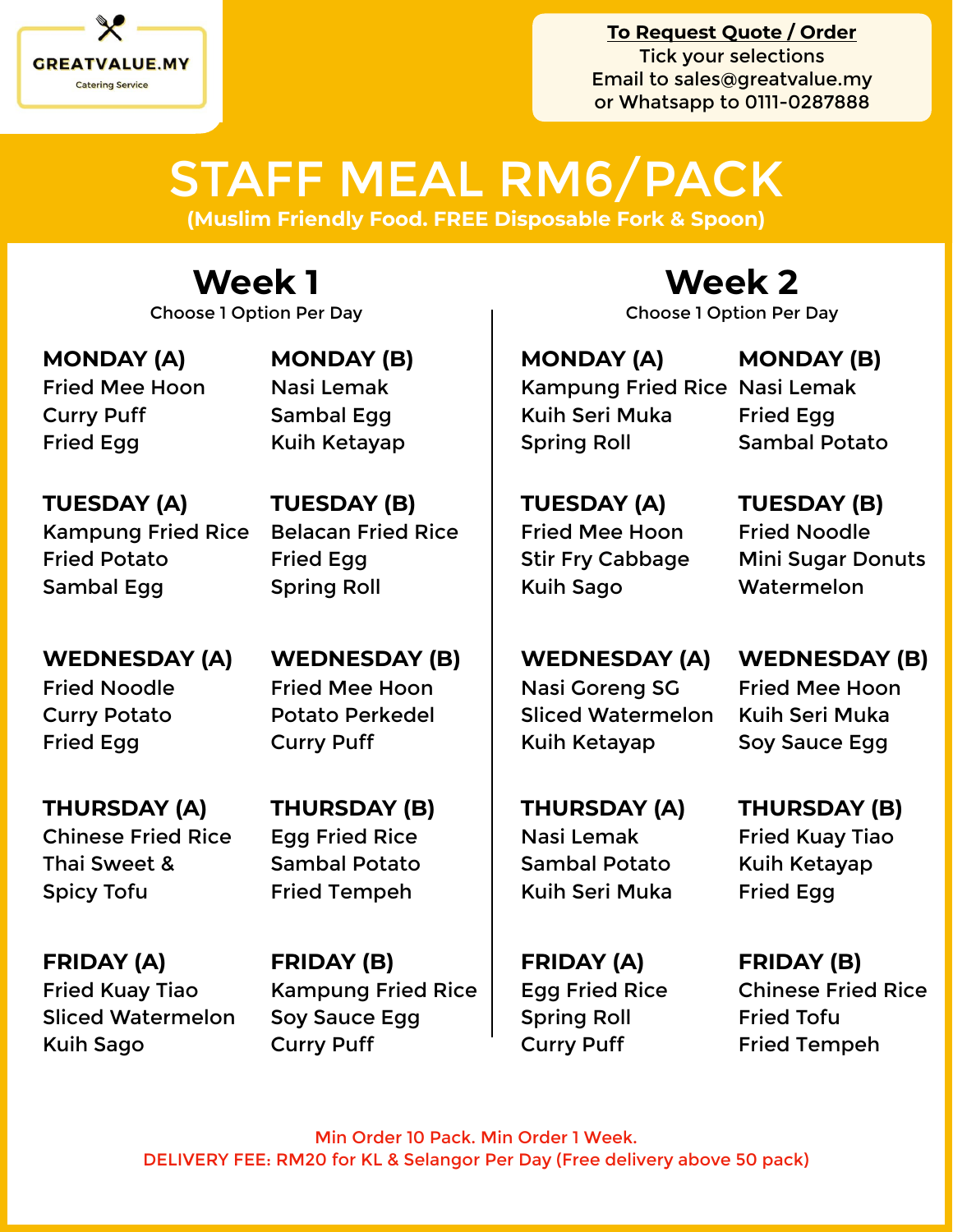

# STAFF MEAL RM6/PACK

**(Muslim Friendly Food. FREE Disposable Fork & Spoon)**

Choose 1 Option Per Day Choose 1 Option Per Day

**MONDAY (A)** Egg Fried Rice Fried Vegetarian Spring Roll

**MONDAY (B)** Fried Kuay Tiao Fried Egg Kuih Sago

**TUESDAY (A)** Fried Mee Hoon Stir Fry Cabbage Soy Sauce Egg

**TUESDAY (B)** Nasi Lemak Kuih Seri Muka Fried Egg

**WEDNESDAY (A)** Belacan Fried Rice Stir Fry Kangkung Side Sambal

**THURSDAY (A)** Chinese Fried Rice Sambal Potato Watermelon

**FRIDAY (A)**  Fried Noodle Potato Perkedel Side Sambal

Curry Puff **THURSDAY (B)** Kampung Fried Rice

**WEDNESDAY (B)**

Fried Noodle

Fried Tofu

Sambal Egg Kuih Kasui

**FRIDAY (B)** Nasi Goreng SG Mini Sugar Donuts Spring Roll

**Week 3 Week 4**

**MONDAY (A)** Fried Mee Hoon Curry Puff Side Sambal

**TUESDAY (A)** Kampung Fried Rice Watermelon Kuih Kasui

**TUESDAY (B)** Nasi Lemak Fried Egg Sambal Potato

**MONDAY (B)** Fried Noodle Curry Potato

Fried Egg

**WEDNESDAY (A)** Nasi Goreng SG Potato Perkedel Fried Tempeh

**THURSDAY (A)** Fried Noodle Fried Tofu Mini Sugar Donuts

**FRIDAY (A)** Belacan Fried Rice Fried Potato Curry Puff

**WEDNESDAY (B)** Fried Mee Hoon Kuih Seri Muka Soy Sauce Egg

**THURSDAY (B)** Fried Kuay Tiao Sliced Watermelon Kuih Sago

**FRIDAY (B)** Egg Fried Rice Fried Vegetarian Spring Roll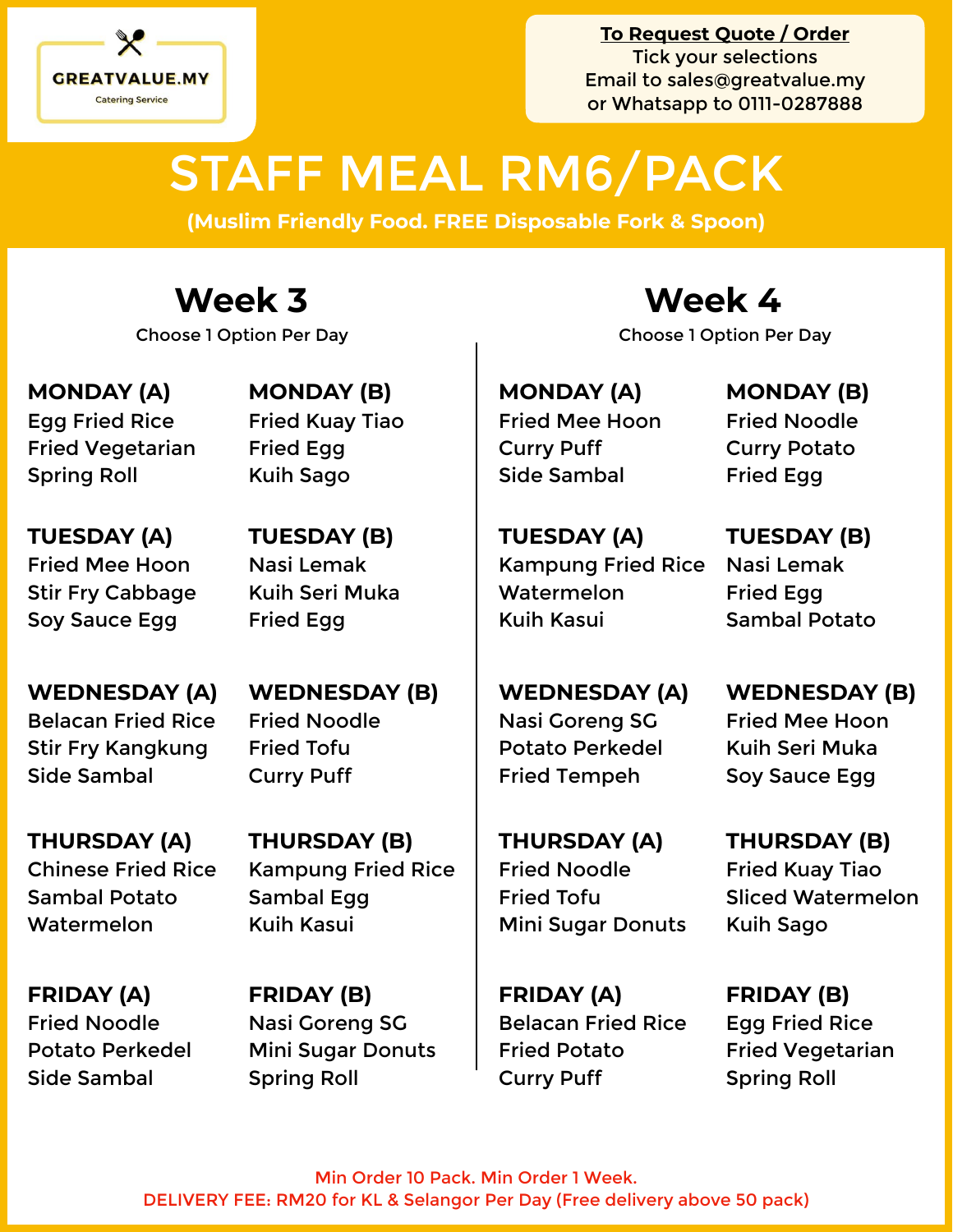

### **(Muslim Friendly Food. FREE Disposable Fork & Spoon)** STAFF MEAL RM10/PACK

Choose 1 Option Per Day Choose 1 Option Per Day

**MONDAY (A)** White Rice Butter Chicken Pak Choy Fried Egg

**MONDAY (B)** White Rice Kong Po Chicken Pak Choy Thai Tofu

**TUESDAY (A)** White Rice Sweet Sour Chicken Cauliflower & Carrot Soy Sauce Egg

**WEDNESDAY (A)** White Rice Soy Sauce Chicken Brinjal in Sambal Fried Egg

**THURSDAY (A)** White Rice Fried Chicken Sambal Egg Watermelon

**FRIDAY (A)** White Rice Rendang Chicken Cabbage & Carrot Soy Sauce Egg

**TUESDAY (B)** White Rice Ayam Masak Merah Fried Tofu Fried Tempeh

**WEDNESDAY (B)** White Rice Black Peper Chicken Stir Fry Cauliflower Soy Sauce Egg

**THURSDAY (B)** White Rice Chicken 65 Stir Fry Cabbage Dhall Curry

**FRIDAY (B)** White Rice Ayam Percik Acar Soy Sauce Egg

**Week 1 Week 2**

**MONDAY (A)** White Rice Ayam Masak Merah Fried Tofu Fried Tempeh

**TUESDAY (A)** White Rice Paprik Chicken Stir Fry Kangkung Fried Egg

**WEDNESDAY (A)** White Rice Tom Yum Chicken Fried Egg Watermelon

**THURSDAY (A)** White Rice Kong Po Chicken Pak Choy Thai Tofu

**FRIDAY (A)** White Rice Ayam Percik Acar Soy Sauce Egg **MONDAY (B)** White Rice Curry Chicken Stir Fry Pak Choy Fried Egg

**TUESDAY (B)** White Rice Rendang Chicken Cabbage & Carrot Soy Sauce Egg

**WEDNESDAY (B)** White Rice Butter Chicken Pak Choy Fried Egg

**THURSDAY (B)** White Rice Sweet Sour Chicken Cauliflower & Carrot Soy Sauce Egg

**FRIDAY (B)** Nasi Lemak Fried Chicken Fried Egg Curry Tofu

Min Order 10 Pack. Min Order 1 Week. DELIVERY FEE: RM20 for KL & Selangor Per Day (Free delivery above 50 pack)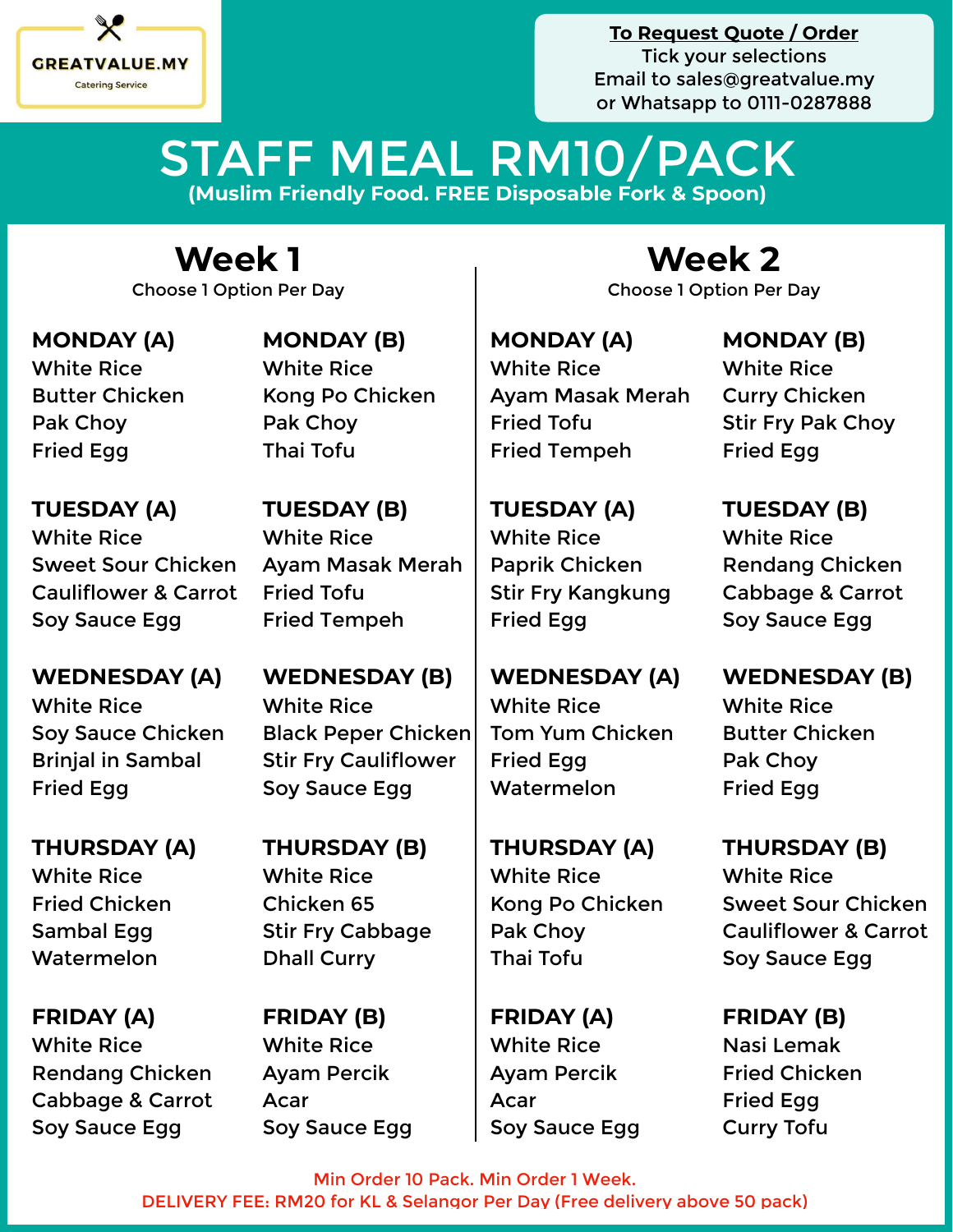

# STAFF MEAL RM10/PACK

**(Muslim Friendly Food. FREE Disposable Fork & Spoon)**

Choose 1 Option Per Day Choose 1 Option Per Day

**MONDAY (A)** White Rice Chicken 65 Stir Fry Cabbage Dhall Curry

**MONDAY (B)** White Rice Paprik Chicken Stir Fry Kangkung Fried Egg

**TUESDAY (B)**

Kong Po Chicken

White Rice

Pak Choy Thai Tofu

**TUESDAY (A)** White Rice Butter Chicken Pak Choy Fried Egg

**WEDNESDAY (A)** White Rice Sweet Sour Chicken Black Peper Chicken Cauliflower & Carrot Stir Fry Cauliflower Soy Sauce Egg

**THURSDAY (A)** Egg Fried Rice Fried Chicken Fried Egg Side Sambal

**FRIDAY (A)** White Rice Ayam Masak Merah Soy Sauce Chicken Fried Tofu Fried Tempeh

**WEDNESDAY (B)** White Rice Soy Sauce Egg

**THURSDAY (B)** White Rice Tom Yum Chicken Fried Egg Watermelon

**FRIDAY (B)** White Rice Brinjal in Sambal Fried Egg

## **Week 3 Week 4**

**MONDAY (A)** Nasi Lemak Fried Chicken Fried Egg Curry Tofu

**TUESDAY (A)** White Rice Black Peper Chicken Stir Fry Cauliflower Soy Sauce Egg

**WEDNESDAY (A)**

White Rice

Fried Egg

White Rice

**FRIDAY (A)** White Rice

Butter Chicken Stir Fry Veggie Sambal Egg

Curry Chicken

Stir Fry Pak Choy

**THURSDAY (A)**

Rendang Chicken Cabbage & Carrot Soy Sauce Egg

### Fried Chicken Fried Egg Side Sambal **TUESDAY (B)**

**MONDAY (B)** Egg Fried Rice

White Rice Ayam Percik Acar Soy Sauce Egg

**WEDNESDAY (B)** White Rice Sweet Sour Chicken Cauliflower & Carrot Soy Sauce Egg

**THURSDAY (B)** White Rice Tom Yum Chicken Fried Egg Watermelon

**FRIDAY (B)** White Rice Soy Sauce Chicken Brinjal in Sambal Fried Egg

Min Order 10 Pack. Min Order 1 Week. DELIVERY FEE: RM20 per day for KL & Selangor (Free delivery above 50 pack)